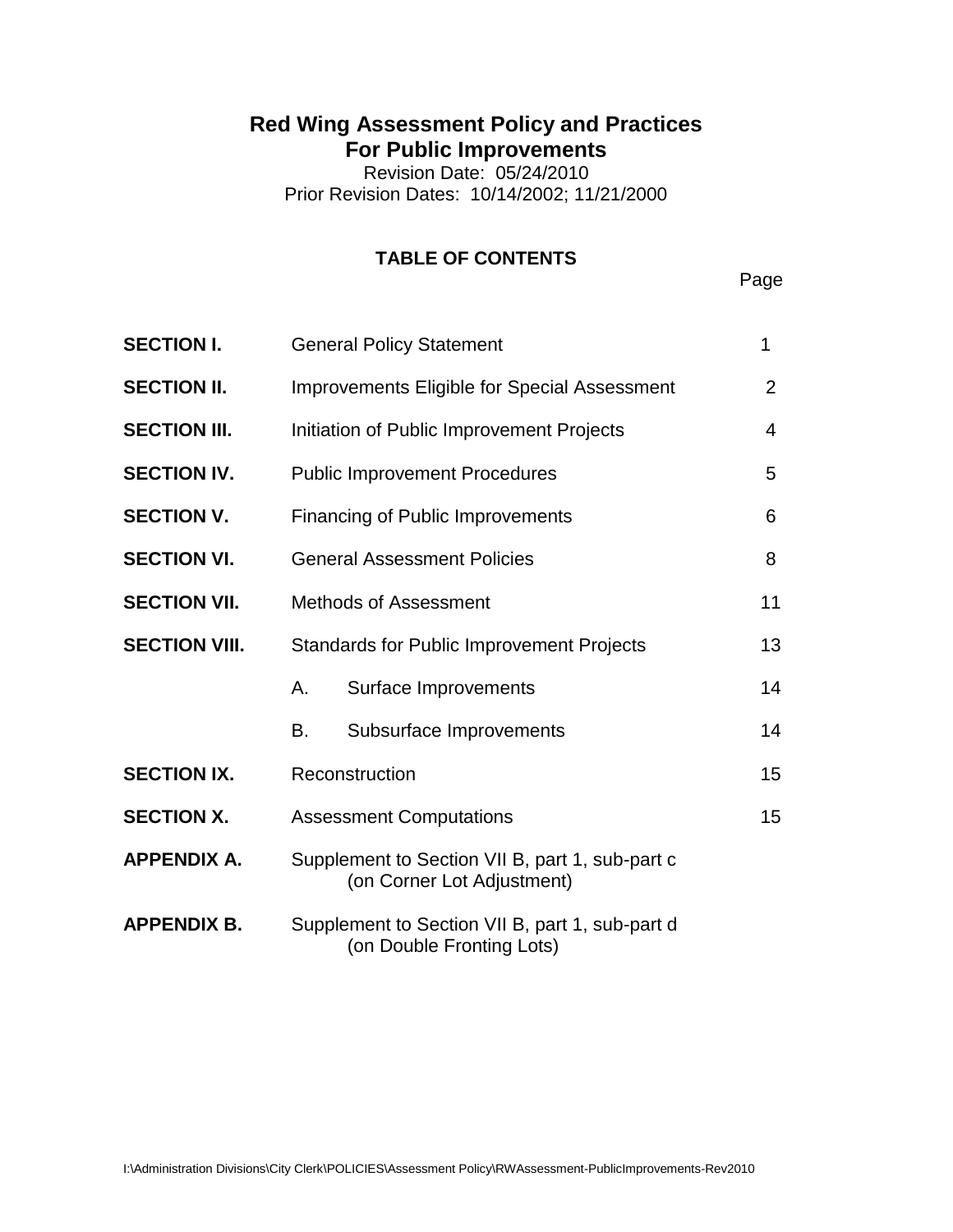#### **SECTION I GENERAL POLICY STATEMENT**

The purpose of this Assessment Policy is to establish a fair and equitable manner of recovering and distributing the cost of public improvements. The procedures used by the City of Red Wing ("City") for levying special assessments are those specified by Minnesota Statutes Chapter 429 which provide that all or a part of the cost of improvements may be assessed against benefiting properties.

Three basic criteria must be satisfied before a particular parcel can be assessed. They are:

- A. The land must have received special benefit from the improvement.
- B. The amount of the assessment must not exceed the special benefit.
- C. The assessment must be uniform in relation to the same class of property within the assessment area.

It is important to recognize that the actual cost of extending an improvement past a particular parcel is not the determining factor in establishing the amount to be assessed. However, in most cases the method for assigning the value of the special benefit received by the improvement, and therefore the amount to be assessed, shall be the cost of providing the improvement. This shall be true provided the cost does not demonstrably exceed the increase in the market value of the property being assessed. The entire project shall be considered as a whole for the purpose of calculating and computing an assessment rate. In the event City staff has doubt as to whether or not the costs of the project may exceed the special benefits to the property, the City Council may obtain such appraisals as may be necessary to support the proposed assessment.

The City must recover the expense of installing public improvements undertaken, while ensuring that each parcel pays its fair share of the project cost in accordance with these assessment guidelines. While there is no perfect assessment policy, it is important that assessments be implemented in a reasonable, consistent and fair manner. There may be exceptions to the policy or unique circumstances or situations that may require special consideration and discretion by City staff and the City Council.

This assessment policy is intended to serve as a guide for a systematic assessment process in the City of Red Wing.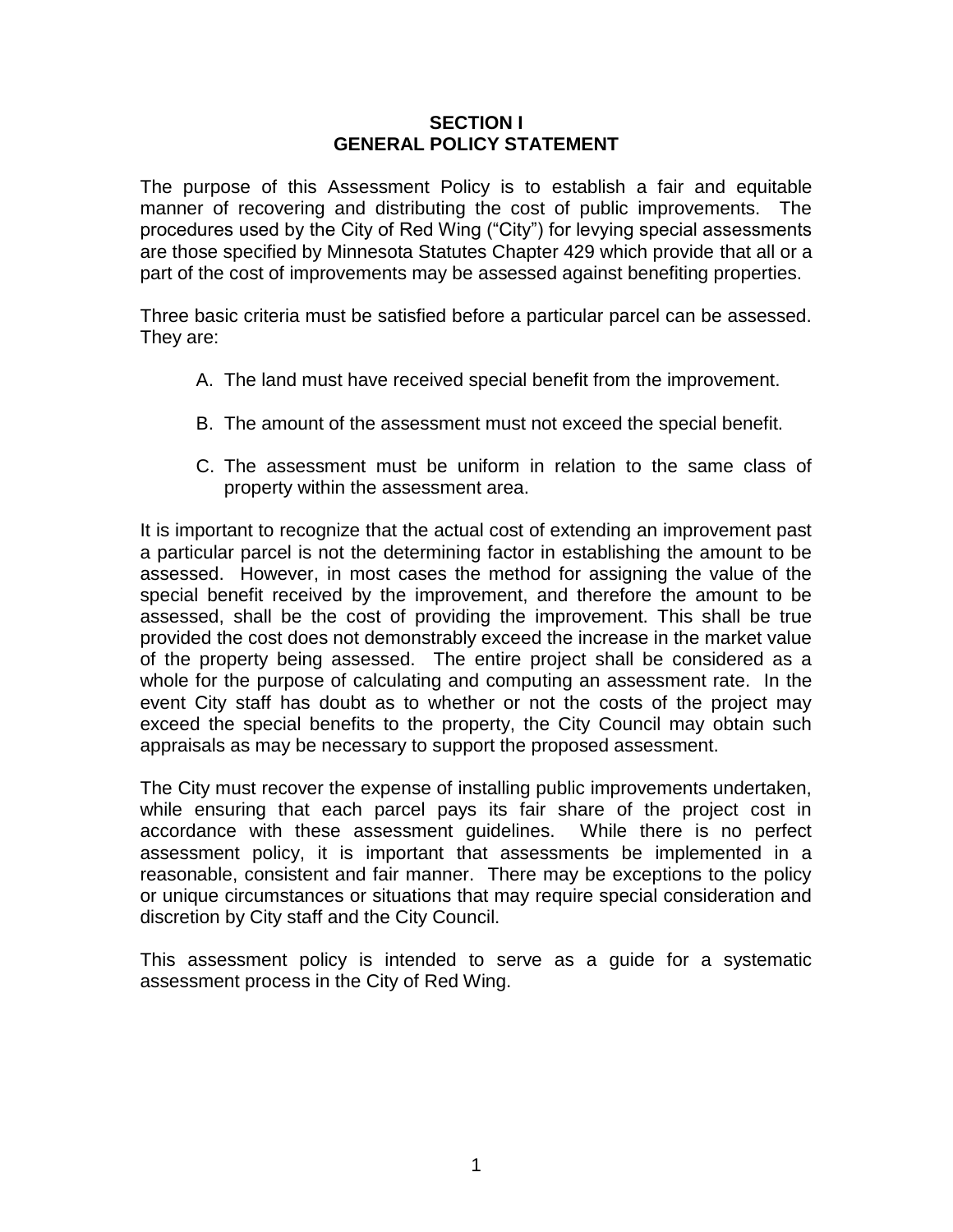#### **SECTION II DEFINITION OF IMPROVEMENTS ELIGIBLE FOR SPECIAL ASSESSMENT**

- **A. The following public improvements, authorized by Minnesota Statute § 429.021, are eligible for special assessment within the City of Red Wing.**
	- 1. Streets, Sidewalks, Alleys, Trails, Pavement, and Curbs & Gutters: Acquisition, opening, and widening of any street and improvement of them by constructing, reconstructing, and maintaining sidewalks, pavement, gutters, curbs, and other improvements and maintenance.
	- 2. Sanitary Sewer and Storm Sewer Systems: Acquisition, development, construction, reconstruction, extension, and maintenance. Cities may include outlets, holding areas, trunklines, and ponds; treatment plants; pumps; lift stations; service connections; and other appurtenances of a sewer system, within and without the corporate limits. (Special storm sewer improvement districts within cities are authorized by Minnesota Statute § 444.16 to § 444.21 for storm sewer systems and related facilities within the district, including storm water holding areas and ponds, financed by a district-wide tax. See later discussion of Alternatives to Special Assessments.)
	- 3. Waterworks Systems: Construction, reconstruction, extension, and maintenance. This includes all appurtenances of waterworks system, even the treatment plant, whether inside or outside the city.
	- 4. Street Boulevard Trees: Furnishing, planting, trimming, care, and removal.
	- 5. Street Lights: Installation, replacement, extension, and maintenance.
	- 6. Steam Heating Mains: Construction, reconstruction, extension, and maintenance.
	- 7. Other Improvements:
		- a. Acquisition and improvement of land and purchase of equipment for parks, open space areas, playgrounds, and recreational facilities.
		- b. Improvement of streetscapes and boulevard beautification.
		- c. Acquisition and construction of parking lots and ramps.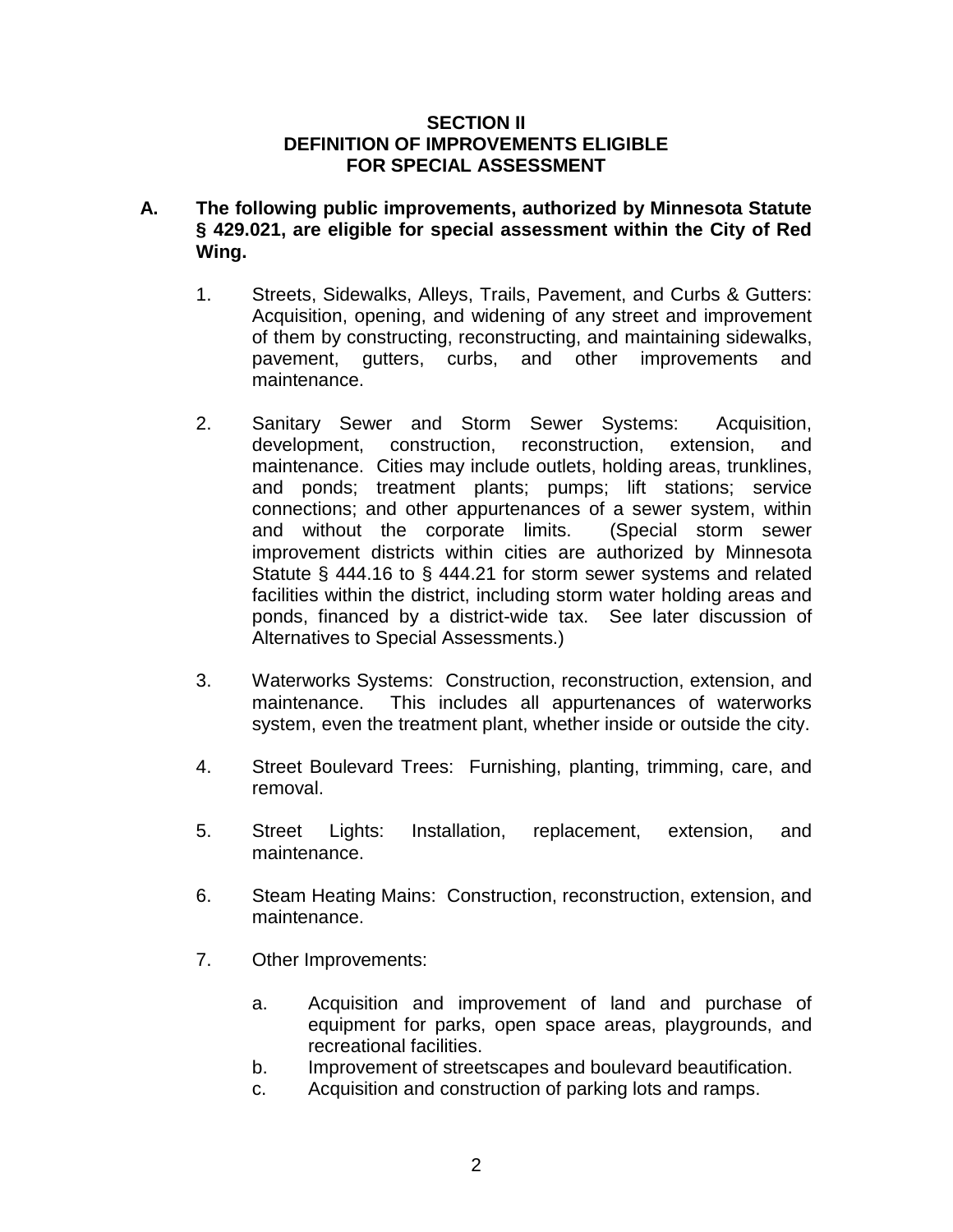- d. Construction, reconstruction, extension, and maintenance of dikes and other flood control works.
- e. Construction, reconstruction, extension, and maintenance of retaining walls and area walls.

# **B. The City of Red Wing also retains authority to recover, through special assessment, the following maintenance costs:**

- 1. Snow and ice removal from sidewalks and other walkways.
- 2. Rubbish removal and litter pick-up from streets, sidewalks and private property.
- 3. Weed elimination from street and private property.
- 4. Street lighting, sprinkling, dust treatment, surfacing and patching.
- 5. Care of trees and removal of diseased and/or unsound trees.
- 6. Removal of obstructions, signs or vegetation within the sight triangles of intersections.
- 7. Pedestrian skyway systems: Construction, reconstruction, improvement, alteration, extension, operation, maintenance, and promotion of bridges, overpasses, hallways, plazas, elevators, and escalators. (Such improvement may be made upon a petition pursuant to Minnesota Statute § 429.031, subd. 3.)
- 8. Underground pedestrian concourses: Construction, reconstruction, maintenance, and promotion of tunnels, arcades, plazas, elevators, and escalators.
- 9. Malls, plazas, or courtyards: Acquisition, construction, improvement, alteration, extension, operation, maintenance, and promotion.
- 10. Erosion control and cleanup.

# **C. The City of Red Wing also retains the authority to recover, through special assessment, the following costs resulting from the abatement of nuisance:**

- 1. Draining and filling swamps, marshes, and ponds on public or private property.
- 2. Condemnation of buildings and building demolition.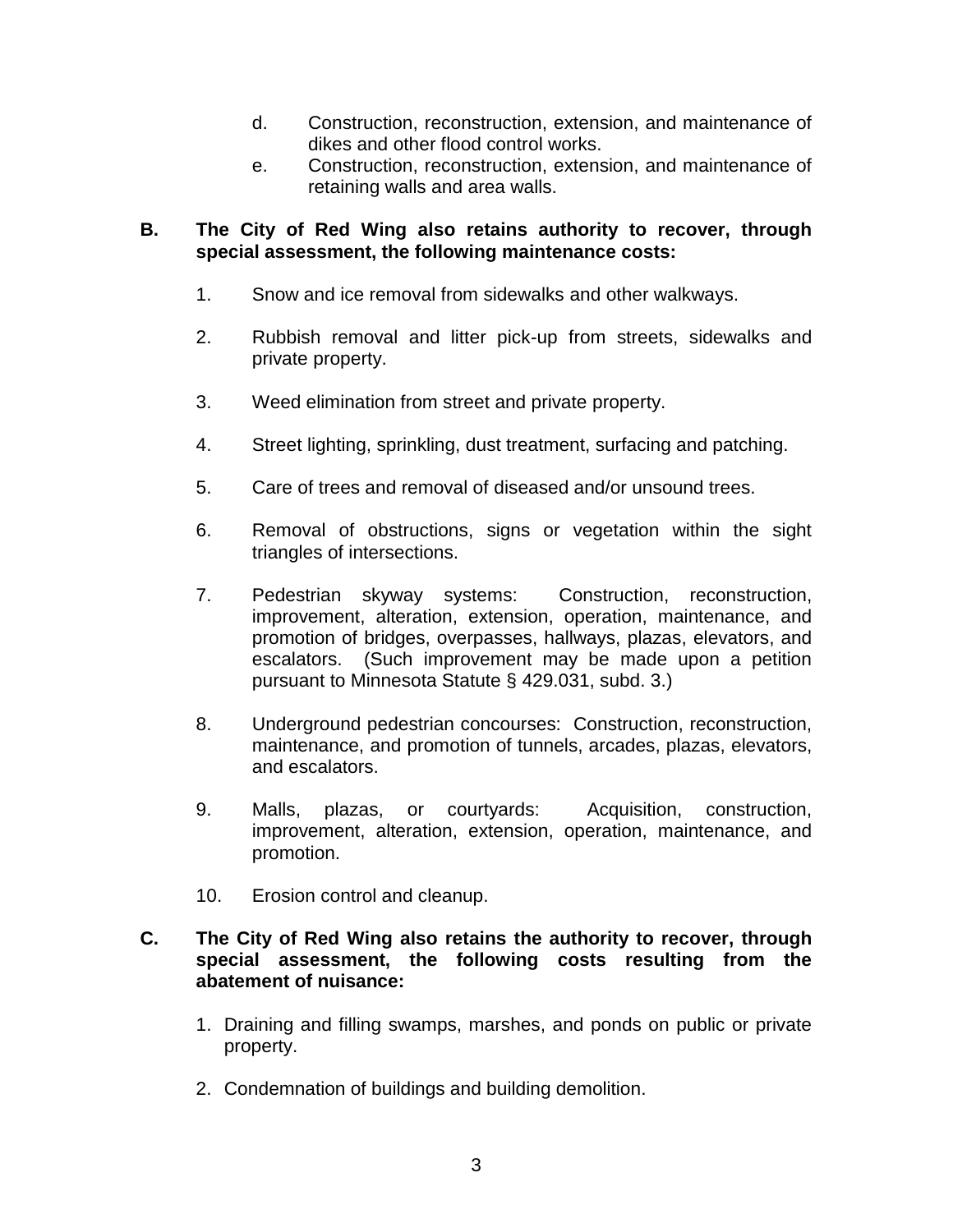- 3. Removal of safety hazards.
- 4. Control of sound, including but not limited to highway sound barriers, covering: acquisition, construction, reconstruction, improvement, alteration, extension, and maintenance.
- 5. Nuisance violation removal costs.

### **D. The City of Red Wing also retains authority to recover, through special assessment, the following costs resulting from unpaid fees:**

- 1. Refuse collection and disposal fees;
- 2. Recycling collection fees;
- 3. Roll-off and dumpster fees;
- 4. Rental housing license fees;
- 5. Rental housing inspection fees;
- 6. Storm Water utility fees;
- 7. Front end fuel cleaning fees;
- 8. Fuel surcharge fees; and
- 9. Nuisance violation fees.

# **SECTION III INITIATION OF PUBLIC IMPROVEMENT PROJECTS**

Initiation of public improvement projects can be undertaken in any of the three following ways.

# **A. Public improvements initiated by petition**

- 1. Public improvement projects may be initiated by petition of owners of at least 35 percent in frontage of the property abutting the proposed improvements, in which case a public hearing is required. A resolution ordering the improvements requires a vote of a majority of all members of the Council.
- 2. In the case of a public improvement project initiated by a petition of 100 percent of the affected property owners, a public hearing is not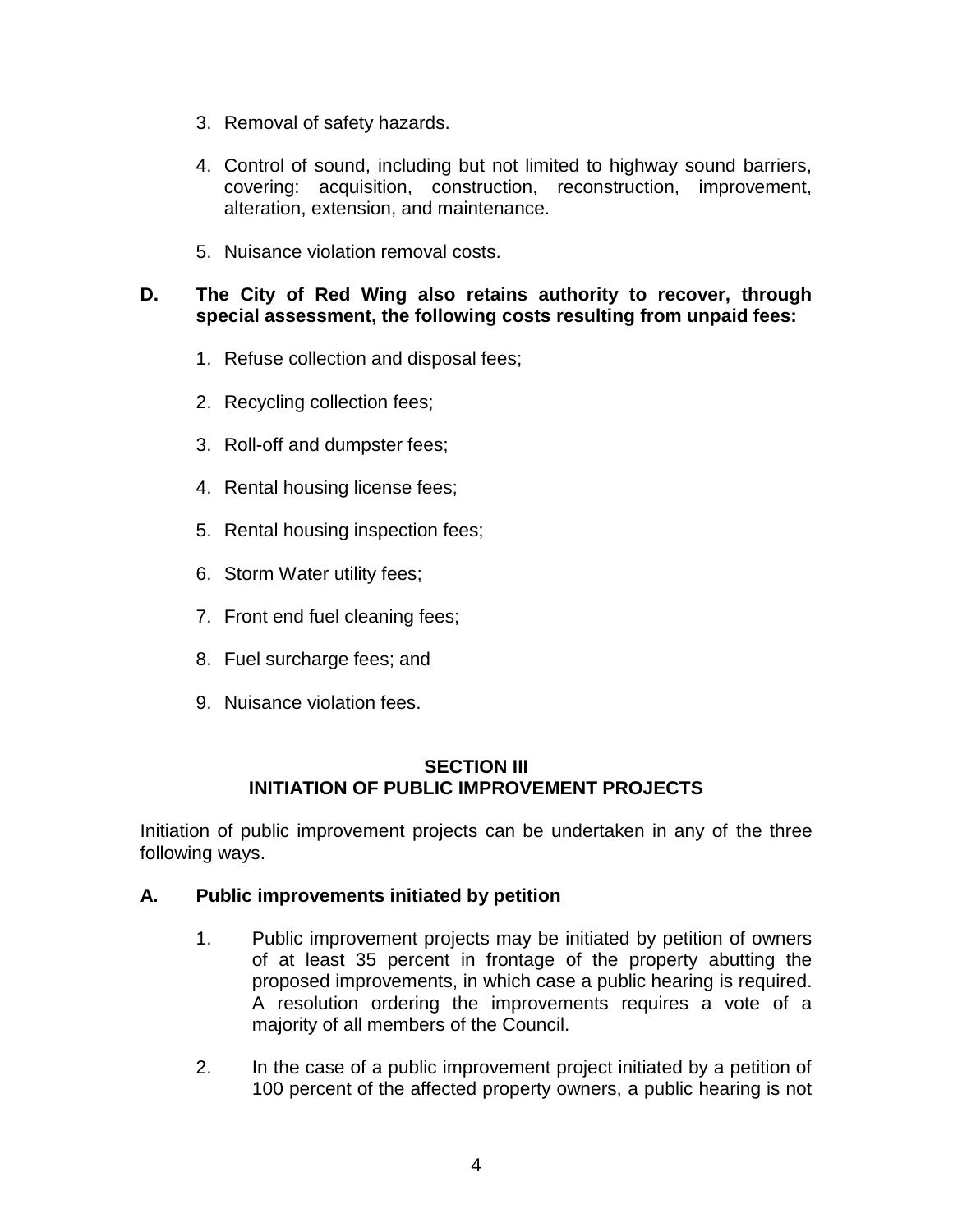necessary. A resolution ordering the improvements requires a simple majority vote of Council.

3. Public improvement projects initiated by the owners of less than 35 percent in frontage of the property abutting the proposed improvements requires a public hearing. A resolution ordering the improvement requires a four-fifths majority vote of all members of the Council.

# **B. Public improvements initiated by the City Council**

- 1. Public improvements may be initiated by the City Council when, in its judgment, such action is required. A resolution ordering any Council initiated improvements requires a four-fifths majority vote of all members of the Council, rather than a simple majority.
- 2. Public improvements initiated by the City Council also require a public hearing.

# **SECTION IV PUBLIC IMPROVEMENT PROCEDURES**

The following is the general procedure, which shall be followed by the City Council for all public improvement projects from initiation of such a project through certification of the assessment role to the County Auditor. Formats for the various reports and resolutions referenced in this section are made a part of the policies and procedures of the City of Red Wing.

- 1. Projects are initiated upon Council's desire, citizen request via petition, or other agency's request.
- 2. City Clerk verifies petition for submission to Council if proposal is presented by petitioners, otherwise Council initiates project.
- 3. Council accepts or rejects petition. If accepted, Council orders preparation of feasibility report.
- 4. City Engineer prepares feasibility report on the proposed improvement based on whether it is necessary, cost effective, or feasible.
- 5. Council accepts or rejects feasibility report. If accepted, Council orders public hearing on the improvements. A public hearing is not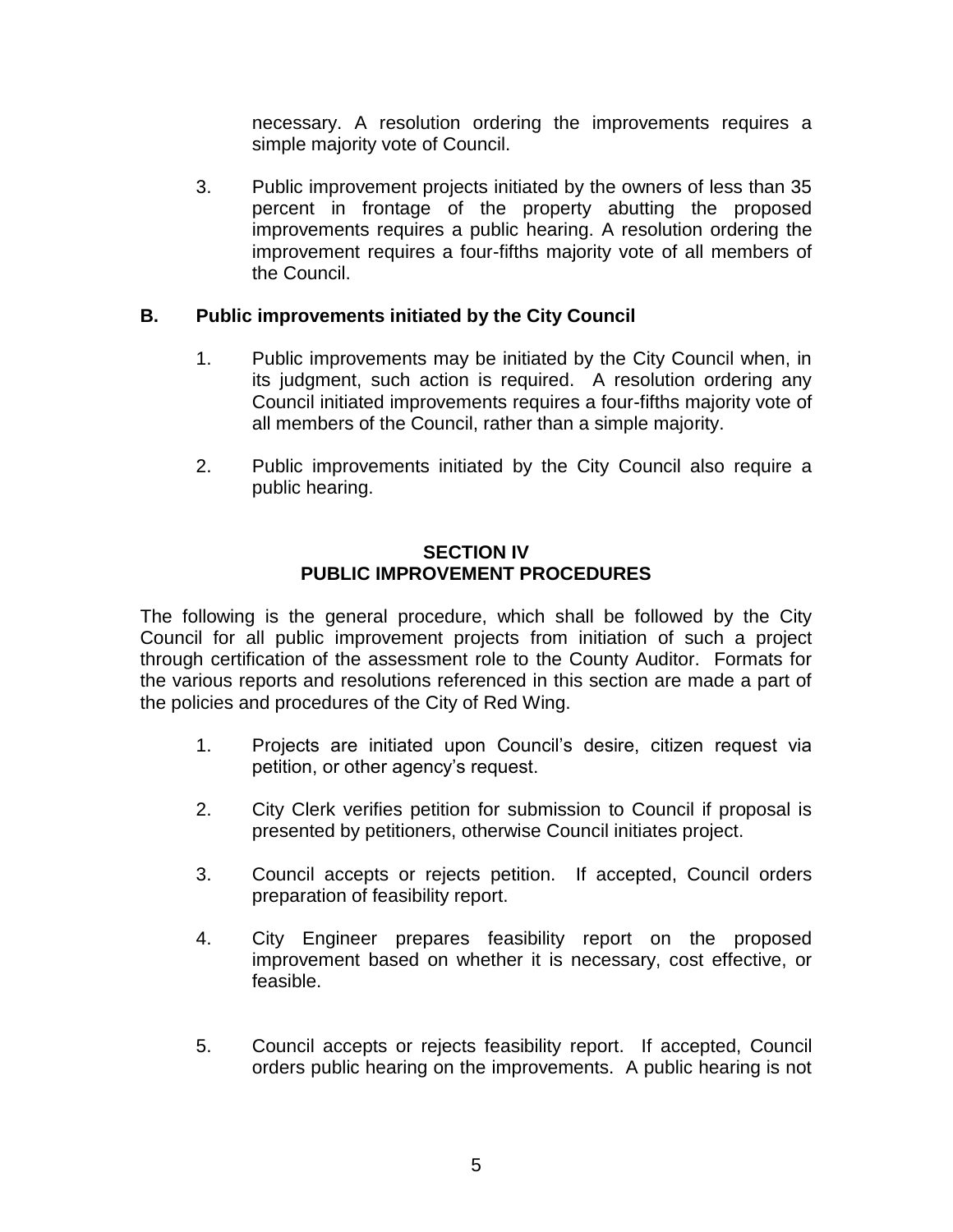required with petition signed by 100 percent of affected property owners.

- 6. City Clerk publishes hearing notice and mails notices to the affected property owners.
- 7. Council conducts public hearing and adopts or rejects resolution ordering improvement and preparation of plans. Bonds to finance project costs may be issued at any time after the improvements are ordered.
- 8. City Engineer prepares final plans and specifications.
- 9. Council accepts or rejects the plans and specifications. If accepted, Council orders the advertisement for bids, if required by law or city policy.
- 10. City Engineer advertises for and opens bids, prepares bid tabulation, and makes recommendation to City Council for award.
- 11. Day labor can be used in accordance with the provisions of the law.
- 12. Council awards contract based on the bids received, if bids are required by law or city policy.
- 13. City Engineer oversees construction, prepares payments, and once project is completed, prepares assessment rolls.
- 14. Council reviews assessment roll and orders assessment hearing.
- 15. City Clerk publishes hearing notice; mails notice of hearing date and proposed assessments to the affected property owners.
- 16. Council conducts assessment hearing, adopts, revises, or rejects resolution adopting the assessment roll. If adopted, Council authorizes certification of the assessment to the County Auditor.
- 17. Finance Director certifies the assessment roll to the County Auditor.

# **SECTION V FINANCING OF PUBLIC IMPROVEMENTS**

The City of Red Wing encourages public improvement projects as the area(s) benefiting and needing such improvements develop. New areas are required to provide needed improvements and services before development, thereby not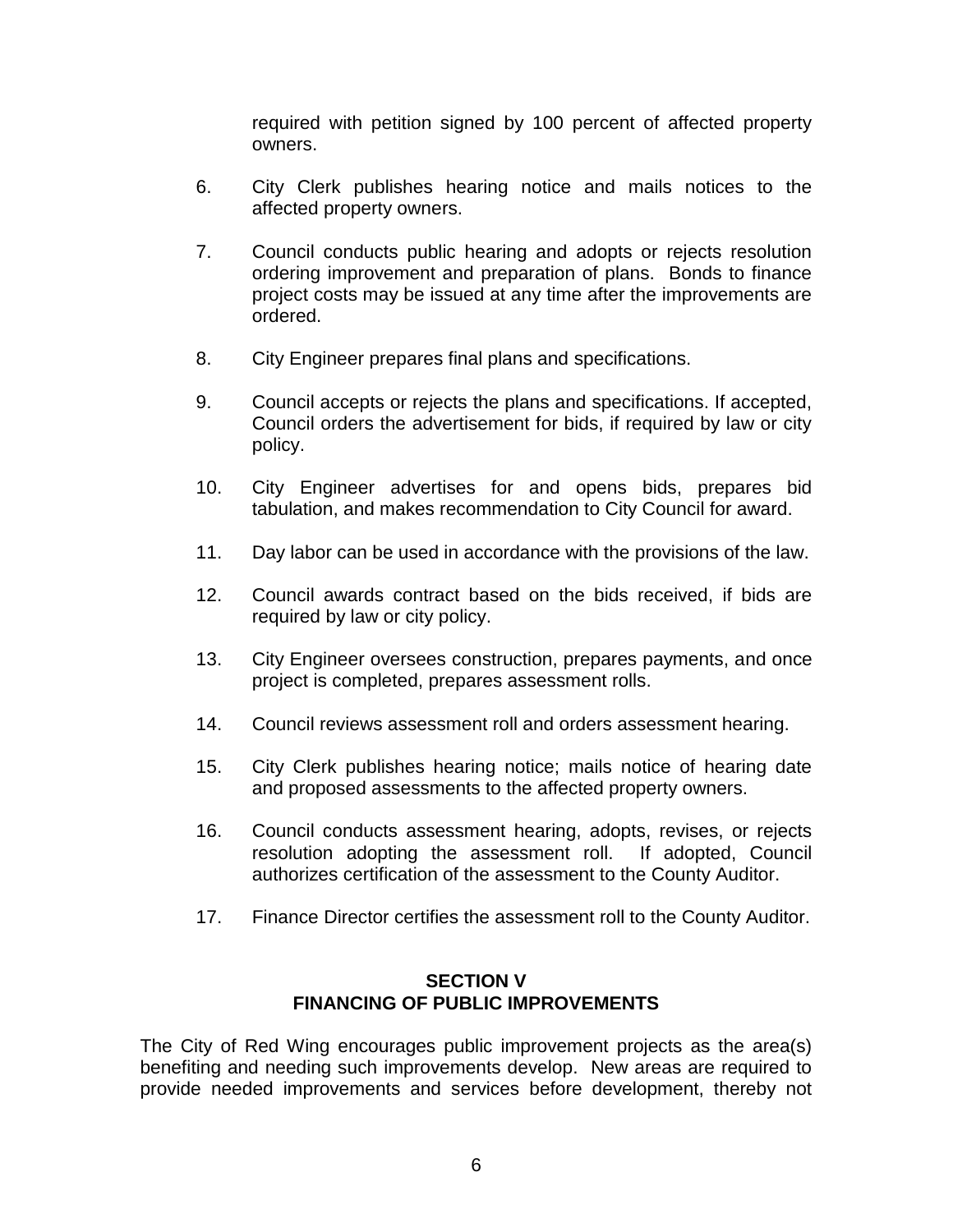creating unexpected hardships on the property owners purchasing such property nor on the general public. However, it is recognized that certain areas of the City have developed without all needed public improvements (e.g. – parks, water, sewer, and street improvements) and that methods must be found to provide these improvements without causing undue hardships on the general public or the individual property owner.

Special assessments are generally accepted, as a means by which areas can obtain improvements or services; however, the method of financing these is a critical factor to both the City and the property owner. Full project costs spread over a very short term can cause an economic hardship on the property owner and, likewise, City costs and systems costs spread over a long period of time can produce a financial hardship on the public funds of the City.

The City policy is to amortize special assessments over ten equal annual installments. Under certain circumstances the Council may elect to increase the number of annual installments for reasons such as: relatively large assessment amounts for properties when the improvements were initiated by the City and cause a demonstrated, undue economic hardship.

In accordance with Minnesota Statute § 429.061, Subd. 2, each individual assessment roll shall have a uniform number of installments unless uniform criterion for determining a varying number of installments is provided by the resolution.

In instances where unpaid fees, maintenance costs, and/or nuisance abatements are being assessed, special assessments in the amount of \$100.00 or less shall be payable in a single installment or as the Council may provide; special assessments in an amount of \$100.01 to \$1,000.00 shall be payable in five equal annual installments or as the Council may provide; special assessments in an amount of \$1,000.01 or more shall be payable in ten equal annual installments or as the Council may provide.

It is the policy of the City to not defer assessments. The City Council may consider deferments of assessments based on specific rationale listed below.

- 1. Deferred special assessments for disabled, military persons, and senior citizens as further explained in City Code Sec. 2.72.
- 2. Deferred special assessments for Green Acres, in accordance with Minnesota Statute § 273.111 and City Code Sec. 2.73.
- 3. Deferred special assessments for unimproved property in accordance with Minnesota Statute § 429.061, Subd. 2 and City Code Sec. 2.74.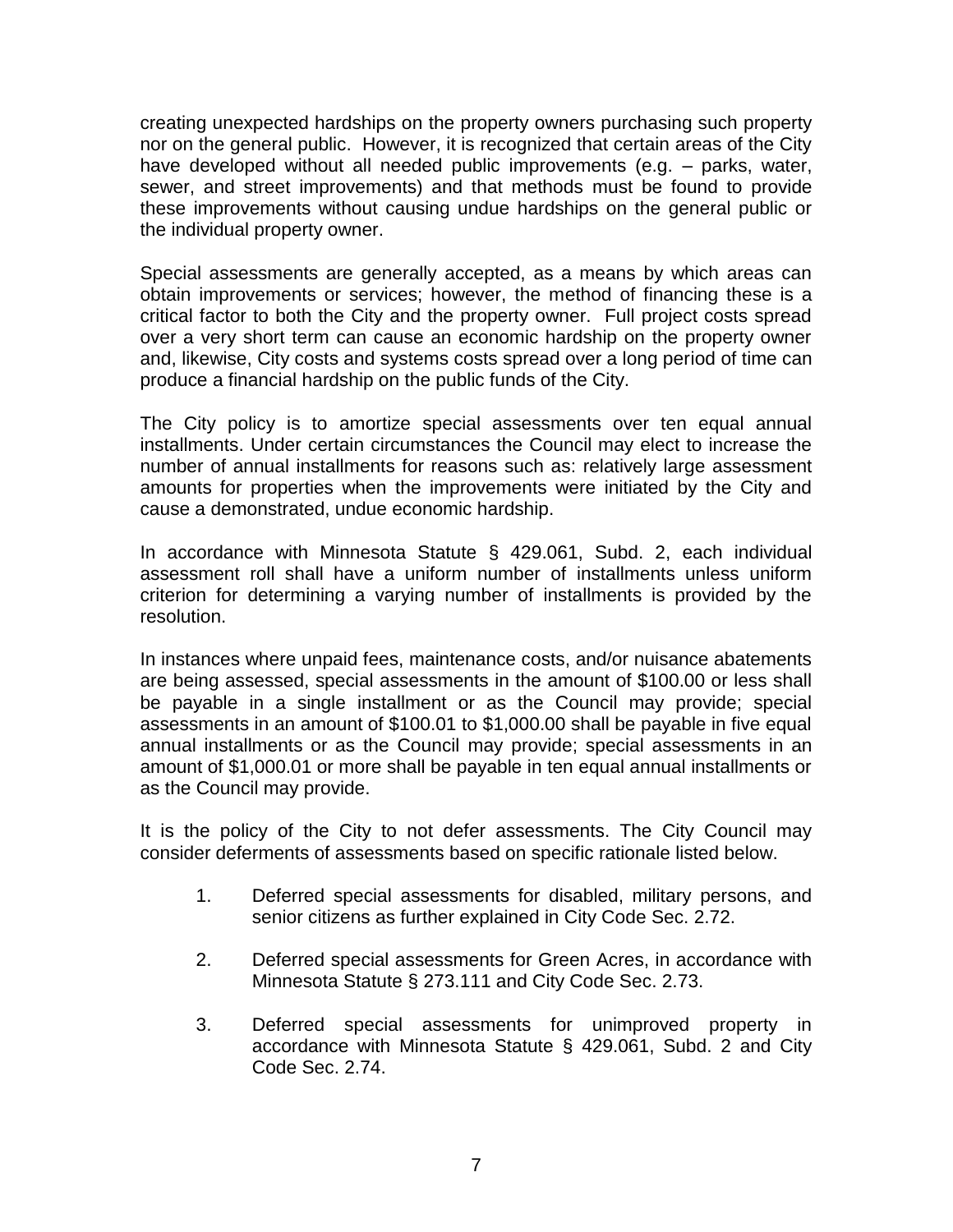Except for City owned property, all deferred assessments shall be subject to an interest rate set by Council resolution. The interest shall be compounded annually until the assessment is activated.

Deferred assessments for disabled, military persons, and senior citizens shall be activated in accordance with City Code Sec. 2.72 upon the occurrence of any of the following: the death of the owner when there is no spouse who is eligible for deferment; the sale, transfer, or subdivision of all or any part of the property; loss of homestead status on the property; or determination by the Council for any reason that there would be no hardship to require immediate or partial payment. Deferred assessments for green acres pursuant to City Code Section 2.73 shall be activated in accordance with Minnesota Statute § 273.111, commonly known as the green acres law. Deferred assessments for unimproved property shall be activated in accordance with City Code Sec. 2.74 when the land is sold, transferred, subdivided, combined, developed, a building permit is issued, utility services are connected, or the deferment period expires, whichever comes first. When the assessment is activated, the term and rate shall be as set forth in the original assessment resolution. County and City charges for administering assessments shall be added to the assessment amount.

# **SECTION VI GENERAL ASSESSMENT POLICIES APPLICABLE TO ALL TYPES OF IMPROVEMENTS**

The cost of any improvement shall be assessed upon property benefited by the improvements, based upon the special benefits received. The following general principles shall be used as a basis of the City's assessment policy:

- 1. **Project Cost.** The "project cost" of an improvement includes the costs of all necessary construction work required to accomplish the improvement, plus engineering, legal, administrative, financing and other contingent costs, including acquisition of right of way and other property. The financing charges include all costs of financing the project. These costs include but are not limited to financial consultant's fees, Bond Rating Agency fees, bond attorney's fees and capitalized interest. When the project is started and funds are expended prior to receiving the proceeds from a bond sale, the project may be charged interest on the funds expended from the date of expenditure to the date the bond proceeds are received. The interest charged to the project shall be included as financing charges.
- 2. **City Cost.** The "city cost" of an improvement is the amount of the total improvement expense the City will pay as determined by Council resolution. Where the project cost of an improvement is not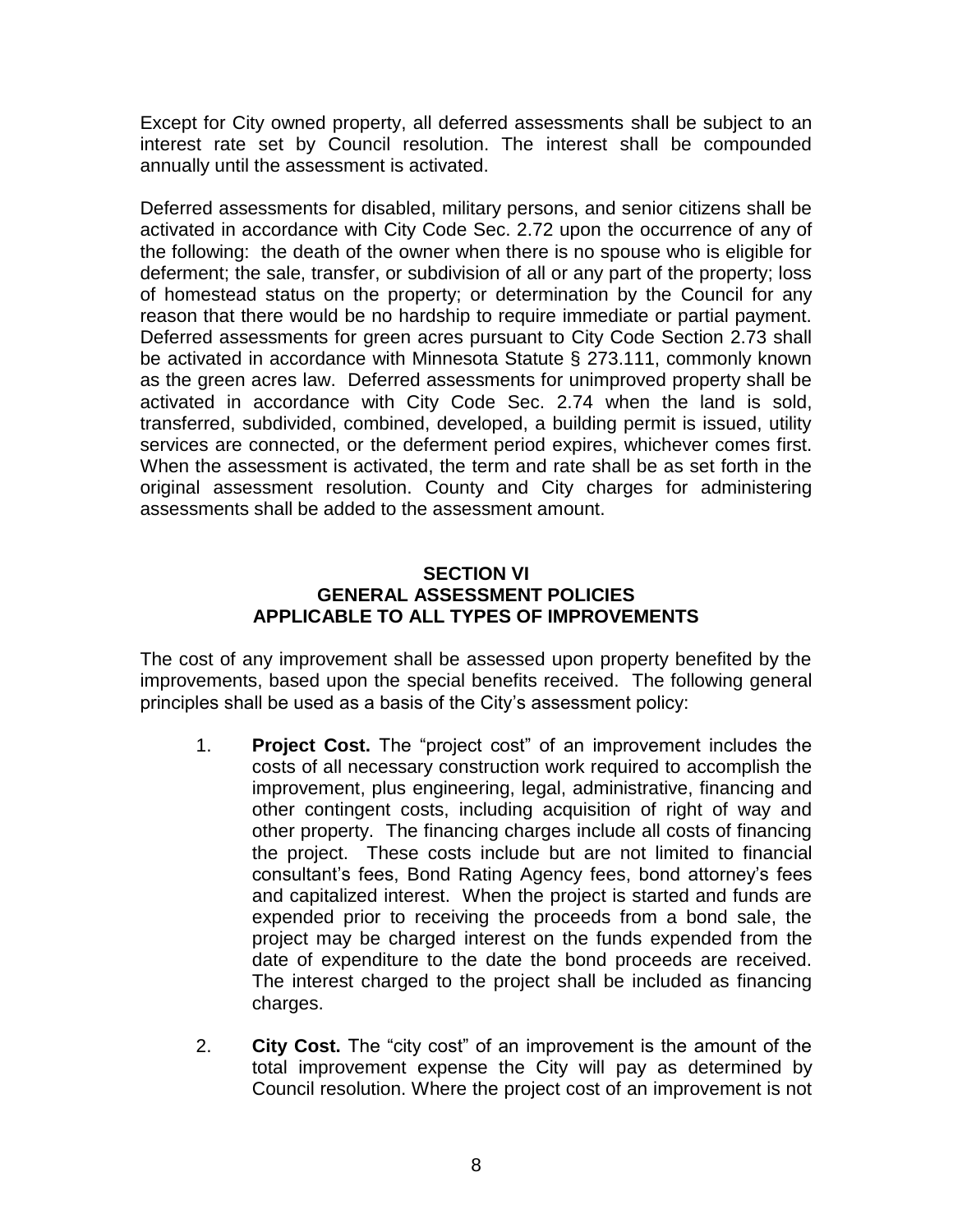entirely attributed to the need for service to the area served by said improvement, or where unusual conditions beyond the control of the owners of the property in the area served by the improvement would result in an inequitable distribution of special assessments, or for any other reason determined by the City, the City, through the use of other funds, may pay such "city cost" which, in the opinion of the City Council, represents the excess cost not directly attributable to the area served.

- 3. **Assessable Cost.** The "assessable cost" of an improvement is equal to the "project cost" minus the "City cost".
- 4. **Interest.** The City of Red Wing shall charge interest on special assessments at a rate specified in the resolution approving the assessment roll. If bonds were sold to finance the improvement project, the interest rate shall be the average rate of interest on the bonds rounded up to the nearest quarter percent plus 2 percent or the Bond Buyers Index rounded up to the nearest quarter percent plus 2 percent, whichever is higher. If no debt was issued the rate of interest shall be the Bond Buyers Index rounded up to the nearest quarter percent plus 2 percent.

# 5. **Payment of assessments**.

- a) Payment of Whole Assessment before Initial Certification. The owner of property assessed may, at any time prior to initial certification of the assessment to the County Auditor, pay the whole of the assessment on such property with interest accrued to the date of payment to the City, except that no interest shall be charged if the entire assessment is paid within 30 days from the adoption of the assessment resolution.
- b) Payment of Whole Assessment after Initial Certification. After the initial certification of the assessment to the County Auditor, prepayment will be accepted for the total amount still owing, with interest accrued to December 31 of the year in which such payment is made. Such payment must be made by November 15 or interest will be charged through December 31 of the next succeeding year.
- c) Partial Prepayment of Assessments. Within 30 days from the adoption of the assessment resolution, a property owner may make a partial prepayment of the principal to the City interest free. Such partial prepayment must be at least \$100.00.
- d) Multiple Special Assessments. If a parcel has two or more separate special assessments, payment, as described in the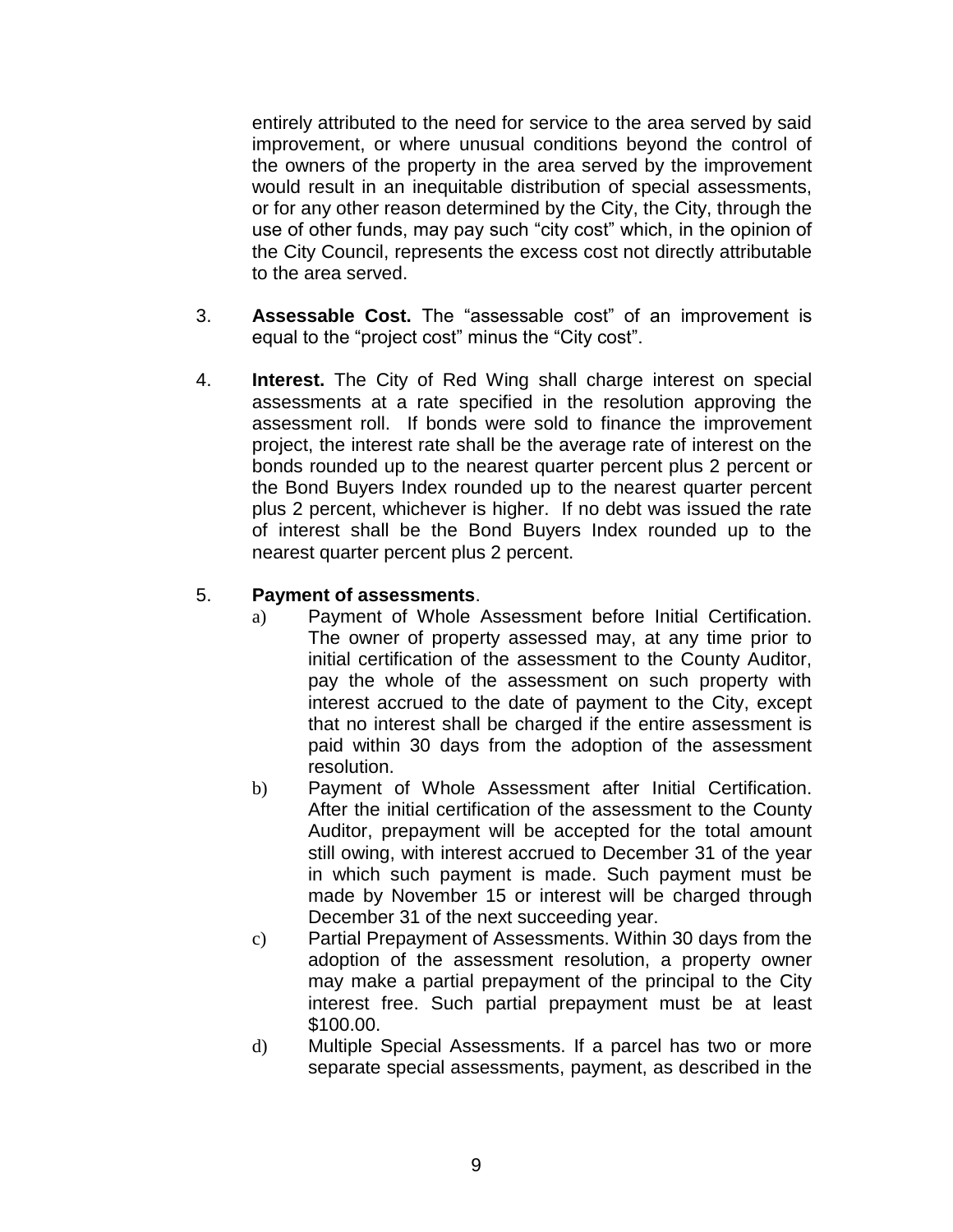preceding paragraphs of this section, may be made on one or more assessments.

- e) Certification of Assessment. If the assessment is not paid in its entirety, the City will certify each year's collection of principal and interest to the County Auditor in November. Certification to the County Auditor will result in the principal and interest appearing on the property tax statements of those assessed.
- 6. **Extensions.** Where an improvement is designed for service of an area beyond that of direct benefit, increased project costs due to such provisions for future service extensions may be paid for by the City. The City may levy assessments to cover this cost when a new improvement is installed as an extension of the existing improvement upon identification of such additional amount in the notice of hearing for the extensions or new improvements. As an alternative, the City may assess these costs to the area of future benefit immediately.
- 7. **Frontage Roads.** Because frontage roads along highways or other arterial streets are deemed to be of benefit to commercial or industrial properties, the entire costs of any improvement on such frontage roads shall be assessable to the benefited properties, even if only those properties on one side of such frontage roads are benefited.
- 8. **Project Assistance.** If financial assistance is received by the City from the Federal Government, from the State of Minnesota, the County or from any other source to defray a portion of the costs of a given improvement, such aid shall be used first to reduce the "City cost" of the improvement. If the financial assistance received is greater than the normal "City cost", the remainder of the aid shall be placed in the Capital Improvement Fund to be applied towards other City projects.
- 9. **Assessable Property.** City-owned properties, including municipal building sites, parks and playgrounds, but not including public streets, alleys, and right-of-way shall be regarded as being assessable on the same basis as if such property was privately owned. Private right-of-way shall be assessable. Special assessments against City owned properties may be deferred without interest for up to 20 years.
- 10. **Individual Benefits.** Improvements specifically designed for or shown to be of direct benefit to one or more properties may be constructed by the City. The costs for these improvements shall be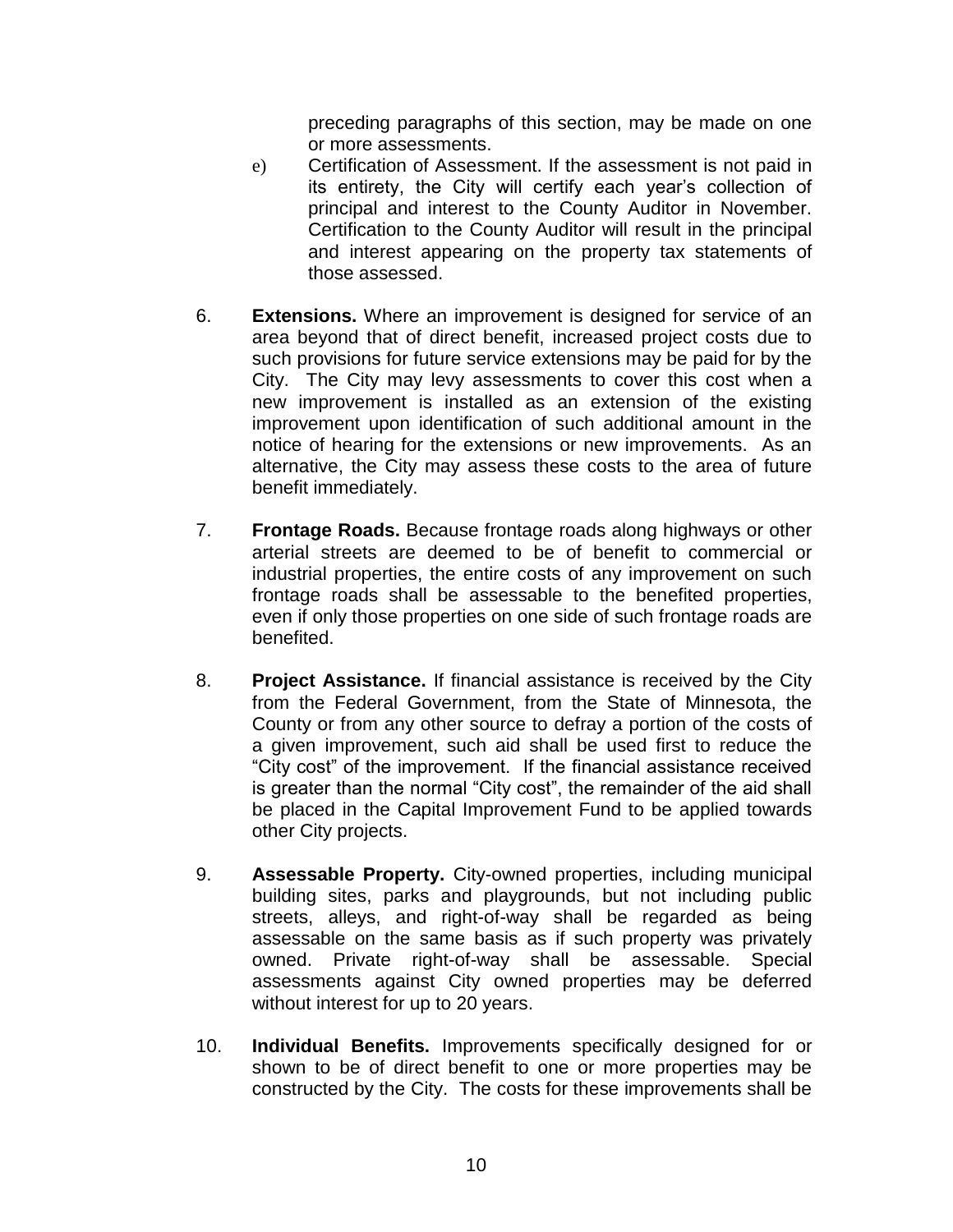assessed directly to such properties, and not included in the assessments for the remainder of the project. An example of this would be utility service lines running from the main lines to the property.

- 11. **Benefit Appraisals.** In the event that City staff has doubt as to whether or not the proposed assessments exceed the special benefits to the property in question (increased property value as defined by State law), the City Council may order benefit appraisals as deemed necessary to support the proposed assessments.
- 12. **Condemnation Awards.** A property owner may elect to offset special assessments against condemnation awards or easement agreements by executing a Net Assessment Agreement with the City Council.

# **SECTION VII METHODS OF ASSESSMENT**

# **A. GENERAL STATEMENT**

There are different methods of assessment: per lot, adjusted front foot, and area. For any particular project one of these methods will more adequately reflect the true benefits received in the assessment area than the other methods. The City Engineer, in his feasibility report to the Council, will recommend one or a combination of these methods for each project, based upon which method would best reflect the benefit received for the area to be assessed. The City Council will select the preferred method of calculating the assessments at the time the project is ordered.

# **B. POLICY STATEMENT**

The following methods of assessment, as described and defined below, are hereby established as the official methods of assessment in the City of Red Wing.

# **1. "Adjusted Front Footage" Method of Assessment**

The "cost per adjusted front foot" shall be defined as the quotient of the "assessable cost" divided by the total assessable frontage benefiting from the improvement. For the purpose of determining the "assessable frontage", all properties, including governmental agencies, shall have their frontages included in such calculation.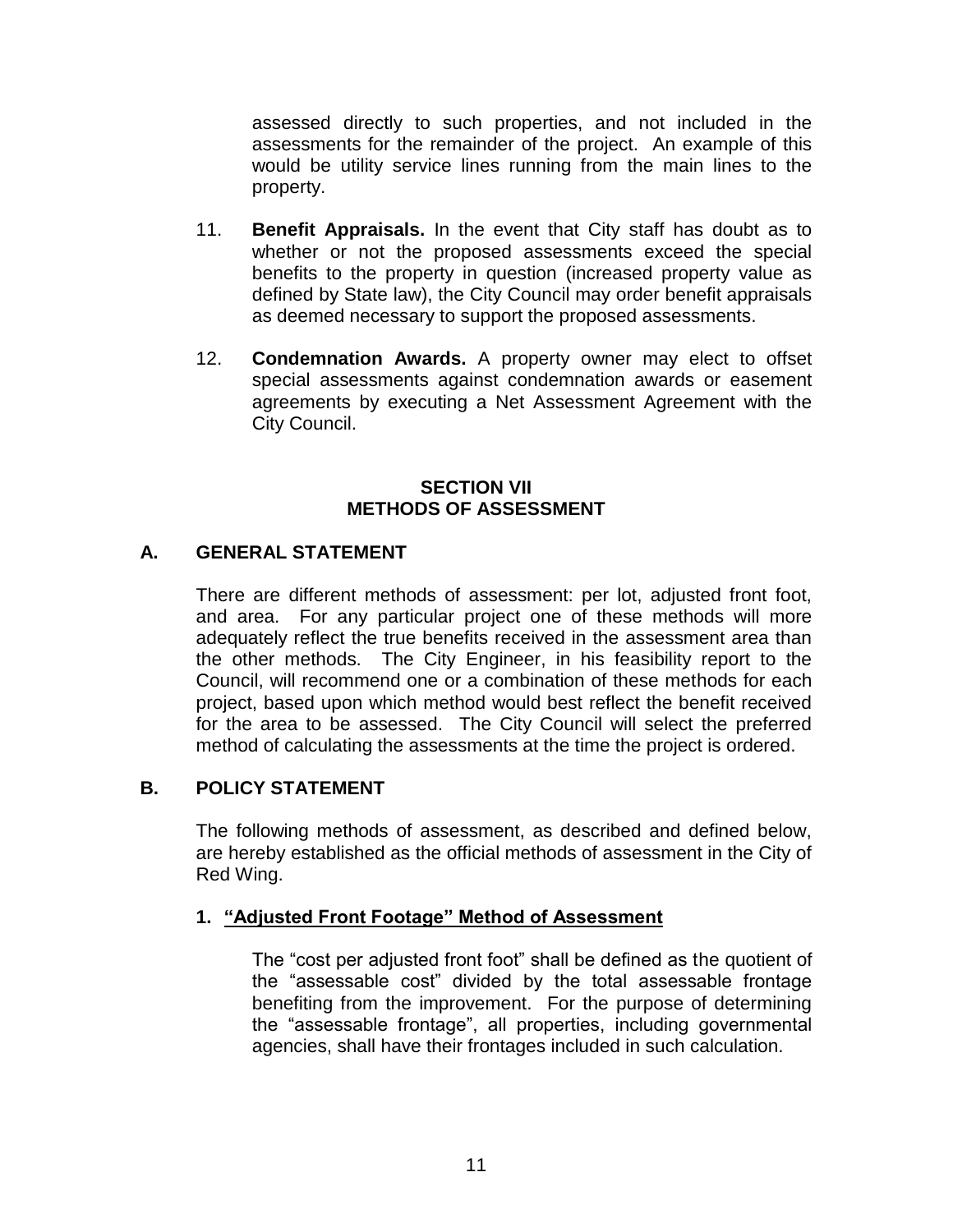The actual physical dimensions of a parcel abutting an improvement (i.e., street, sewer, water, etc.) shall NOT be construed as the frontage utilized to calculate the assessment for a particular parcel. Rather, an "adjusted front footage" will be determined. The purpose of this method is to equalize assessment calculations for lots of similar size. Individual parcels by their very nature differ considerably in shape and area. The following procedures will apply when calculating adjusted front footage. The selection of the appropriate procedure will be determined by the specified configuration of the parcel. All measurements will be scaled from available plats and plans:

# **a. Rectangular Interior Lots**

The rectangular lot is defined as having no more than five feet difference between the front and rear lot line dimensions. The adjusted front footage is the actual front footage of the lot.

# **b. Odd Shaped Lots**

For odd shaped lots such as exist on cul-de-sacs and curved streets where there is more than 5 feet of difference between the front and rear lot line dimensions, the "odd shaped lot" method of determining the adjusted front footage shall be used. The adjusted front footage shall be computed by averaging the front and rear lot dimensions, using the rear lot length at a maximum distance of 150 feet from the front lot line as measured perpendicular to the street.

# **c. Corner Lot Adjustment – see Appendix A**

For corner lots, all assessments on the short frontage shall be assessed 100 percent of the street frontage at the unit rate per foot. Street improvements only, on the long frontage, shall be assessed 50 percent of the frontage up to 150 feet and 100 percent of the frontage beyond 150 feet at the unit rate per foot. All other improvements, on the long frontage, shall be assessed at zero percent of the frontage up to 150 feet and 100 percent of the frontage beyond 150 feet at the unit rate per foot.

# **d. Double Fronting Lots – see Appendix B**

For double fronting lots, the lots shall be assessed 100 percent of the street frontage at the unit rate per foot on the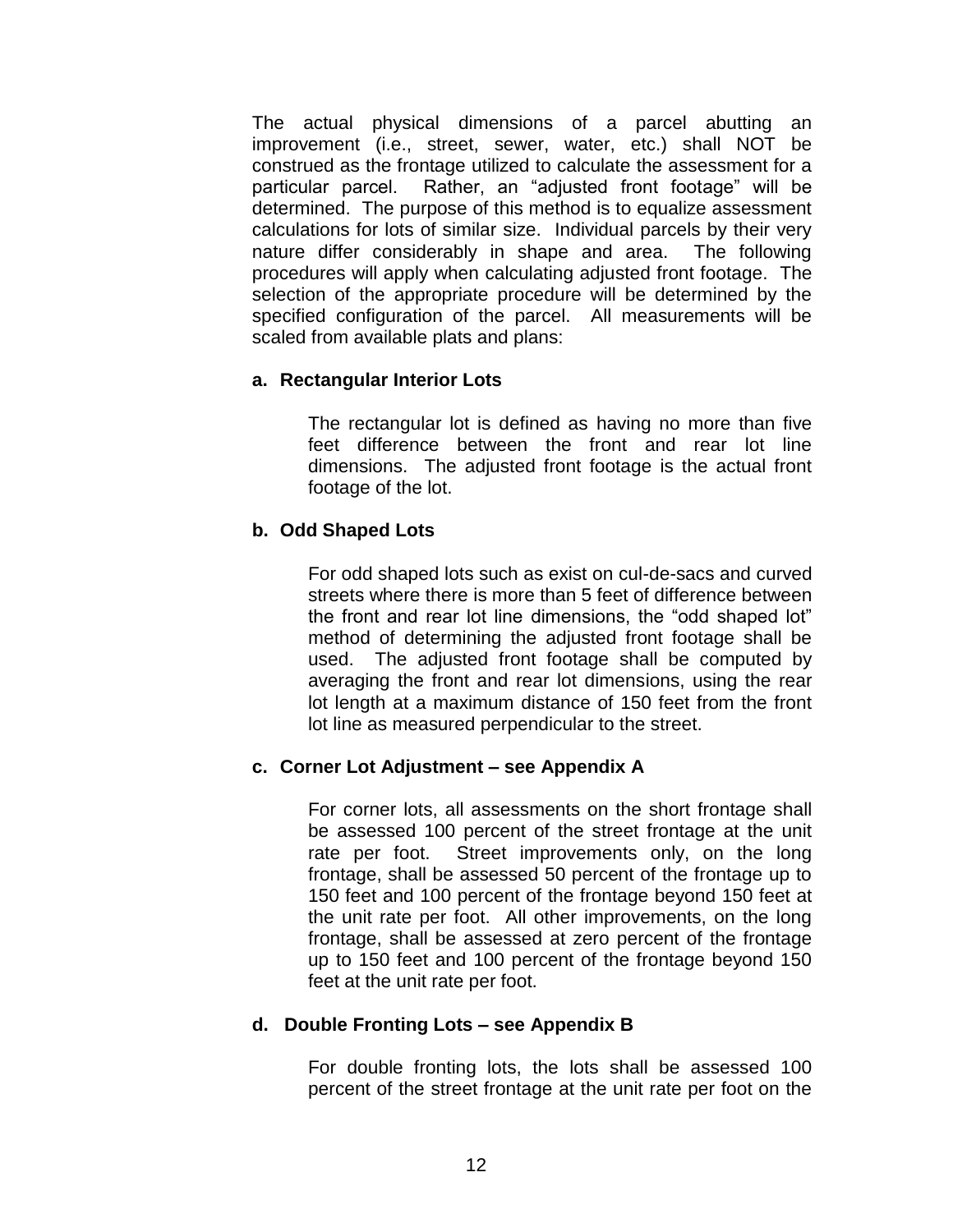street where the house fronts, and shall receive a 50 percent credit on the street frontage to the rear of the house at the unit rate per foot.

# **2. "Area" Method of Assessment**

When it has been determined to assess by the "area" method the area shall be defined as the number of square feet or acres within the boundaries of the appropriate property lines of the areas benefiting from the project. The assessment rate (i.e. cost per square foot) shall be calculated by dividing the total assessable cost by the total assessable area. On large lots, the City Engineer may determine that only a portion of the lot receives the benefit and may select a lot depth for the calculations equal to the benefit received.

For the purposes of defining assessable areas, all properties included in the benefited area, including other governmental areas, churches, etc. shall be included in the assessable areas. The following items may not be included in area calculations: public right-of-ways, natural waterways, swamps and lakes or other wetlands designated by the MN/DNR, and conservation easements. The City Engineer will make a recommendation on the boundaries or parameters of the benefited area in the feasibility report.

# **3. Per Lot Method**

When it has been determined to assess by the "per lot" method, all lots within the benefited area shall be assessed equally for the improvements.

The "assessment per lot" shall be defined as the quotient of the "assessable cost" divided by the total assessable lots or parcels benefiting from the improvement. For the purpose of determining the "lots" or "parcels" all parcels, including governmental agencies shall be included in such calculations.

# **SECTION VIII STANDARDS FOR PUBLIC IMPROVEMENTS PROJECTS**

The following standards are hereby established by the City of Red Wing to provide a uniform guide for improvements within the City and also to be used by the City Engineer in establishing "systems costs" as differentiated from "assessable costs" and "City costs."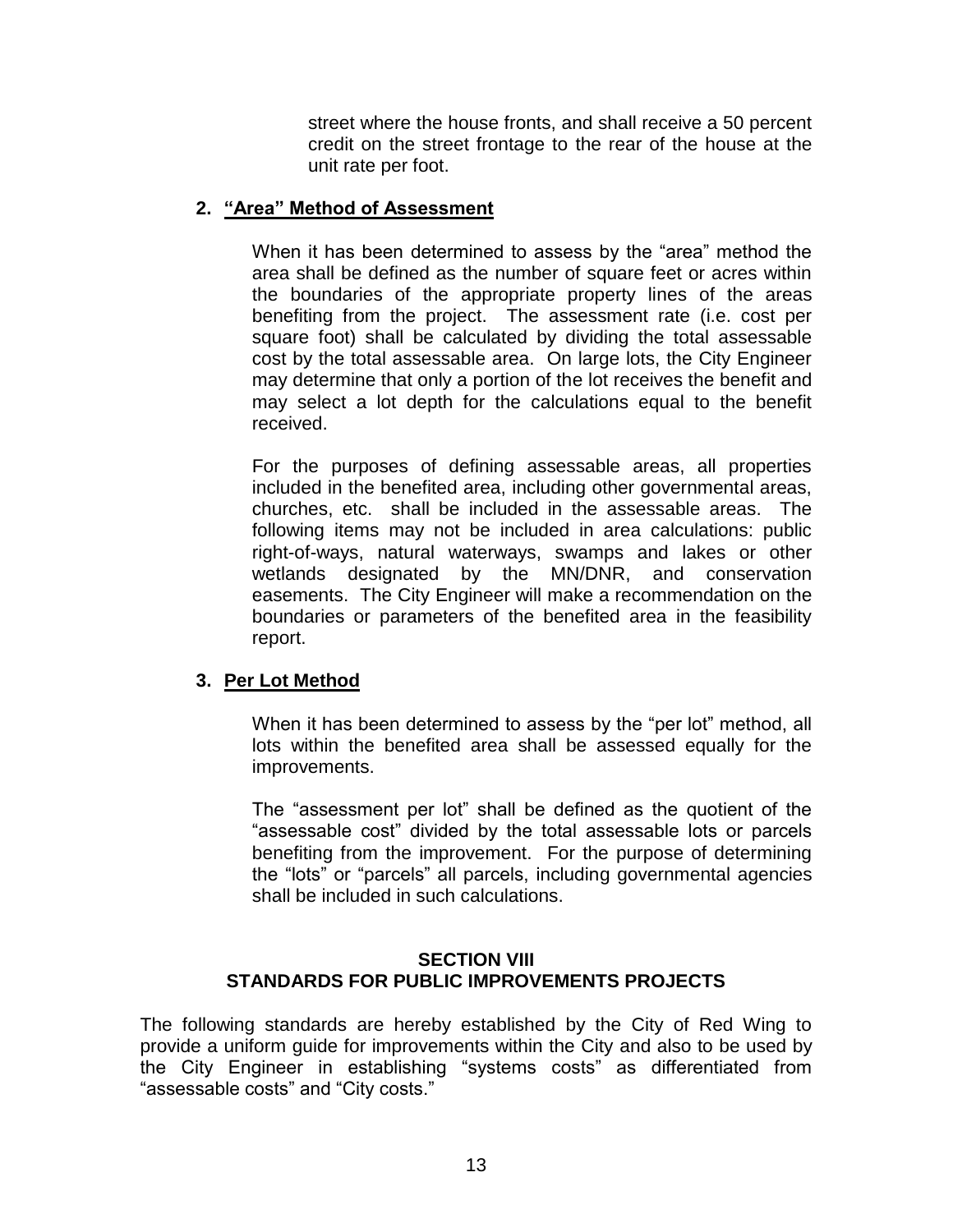# **A. Surface Improvements:**

Surface improvements shall normally be interpreted to include all improvements visible on or above the ground within the right-of-way, and includes, but is not limited to trees, lighting, sidewalks, signing; street and accessory improvements such as surfacing, curb and gutter, drainage facilities, grading, signalization; and other public improvements such as drainage ponds and facilities, parking lots, ramps, parks and playgrounds.

# **Policy Statement**

In all streets, prior to street construction and surfacing, or prior to resurfacing, all utilities and utility service lines (including sanitary sewers, water lines, gas and electric service), shall be installed to serve each known or assumed building location when practicable.

When practicable, no surface improvements to less than both sides of a full block of street shall be approved except as necessary to complete the improvement of a block, which has previously been partially completed. Concrete curbing or curb and gutter shall be installed at the same time as street surfacing, except that where a permanent "rural" street design is approved by the City Council, curbs will not be required.

# **B. Subsurface Improvements:**

Subsurface improvements shall normally include such items as water distribution, sanitary sewer, storm sewer, electric and gas utilities, street lighting, fiber optics, conduits, and other communications lines.

For purposes of definition, main lines are defined as the publicly owned and maintained lines such as trunk lines, interceptors, mains, laterals, etc. The service lines are those privately owned service lines going from the main line to the property line.

# **Policy Statement**

Subsurface improvements shall be made to serve current and projected land use. All installations shall conform to City standards as established by those state and/or federal agencies having jurisdiction over the proposed installations. All installations shall also comply, to the maximum extent feasible, to such quasi-official, nationally recognized, standards as those of the City Engineers Association of Minnesota.

Service lines from the lateral or trunk to the property line for each known or assumed building location shall be installed in conjunction with the construction of the mains.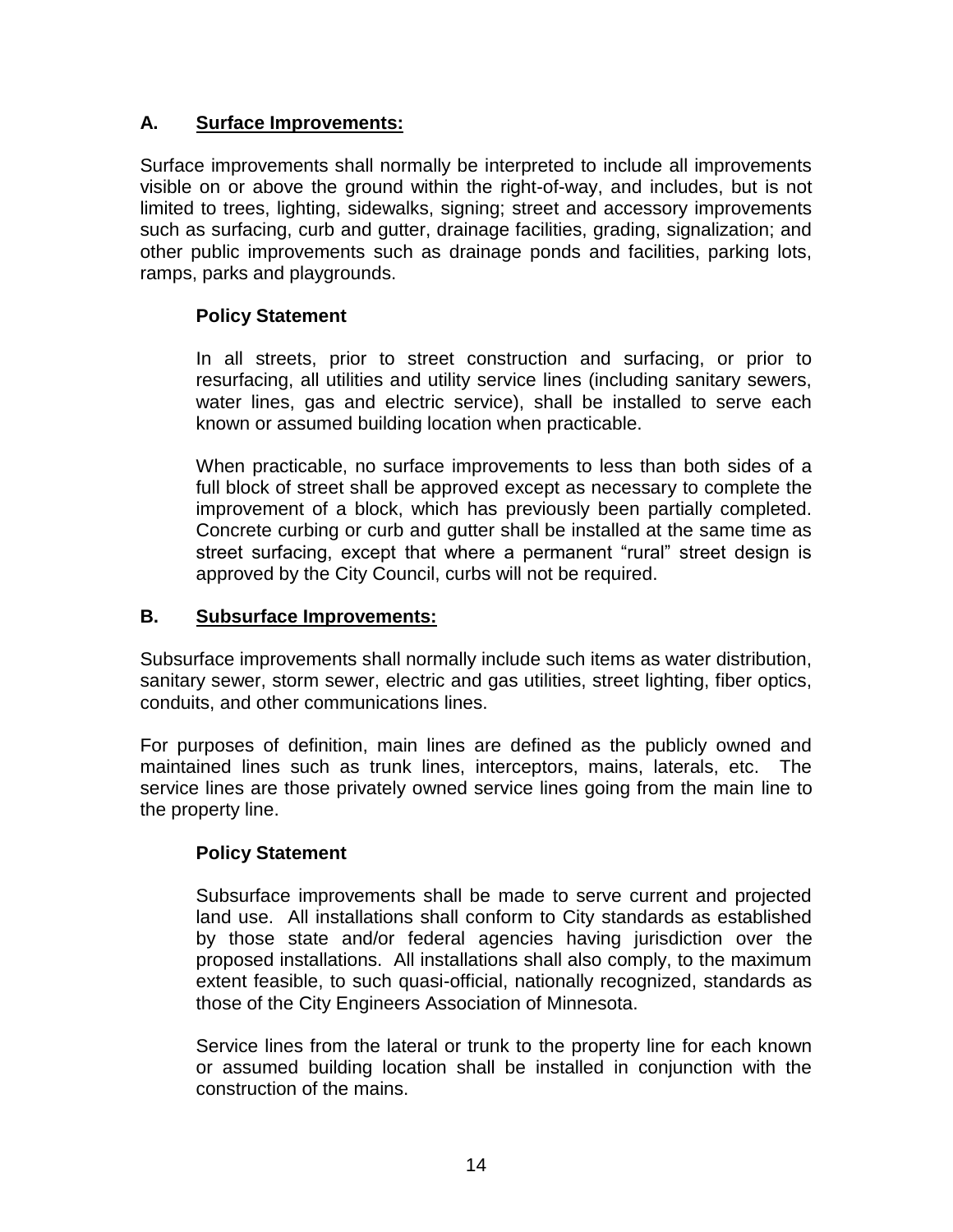### **SECTION IX CONSTRUCTION AND RECONSTRUCTION**

The City of Red Wing in constructing or reconstructing any public improvement shall design such improvement to last for a definite period. The service life shall be as stated in the policy statement of this section, or if different, shall be as stated in the Resolution ordering improvement and preparation of plans. When such project needs renewing or replacement, the amount to be assessed against the property owner shall be limited to an amount determined by dividing the actual life of the original improvement by the service life of the original improvement.

# **Policy Statement**

The following are hereby established as the "service lives" of public improvements unless otherwise stated in the resolution ordering improvement and preparation of plans, in which case, the life set forth in the resolution shall govern.

- 1. Sidewalks and Walkways 20 years
- 2. Street improvements, including original grading, surfacing, and curb and gutter:
	- a. Bituminous surfacing 15 years
	- b. Concrete surfacing 20 years
	- c. Concrete Curb and Gutter 20 years
- 3. Bituminous Overlays 15 years
- 4. Street Lighting 20 years
- 5. Water Mains 30 years
- 6. Sanitary Sewers 30 years
- 7. Storm Sewers 30 years
- 8. Parking Ramps 25 years
- 9. Bituminous Surface Parking Lots 15 years
- 10. Retaining Walls 20 years

#### **SECTION X ASSESSMENT COMPUTATIONS**

The following is the typical city assessment for various specified improvements.

# **A. STREET AND ALLEY IMPROVEMENTS**

#### **1. New Construction**

All new streets shall be assessed 100 percent to the benefited properties. Street and curb and gutter improvements will normally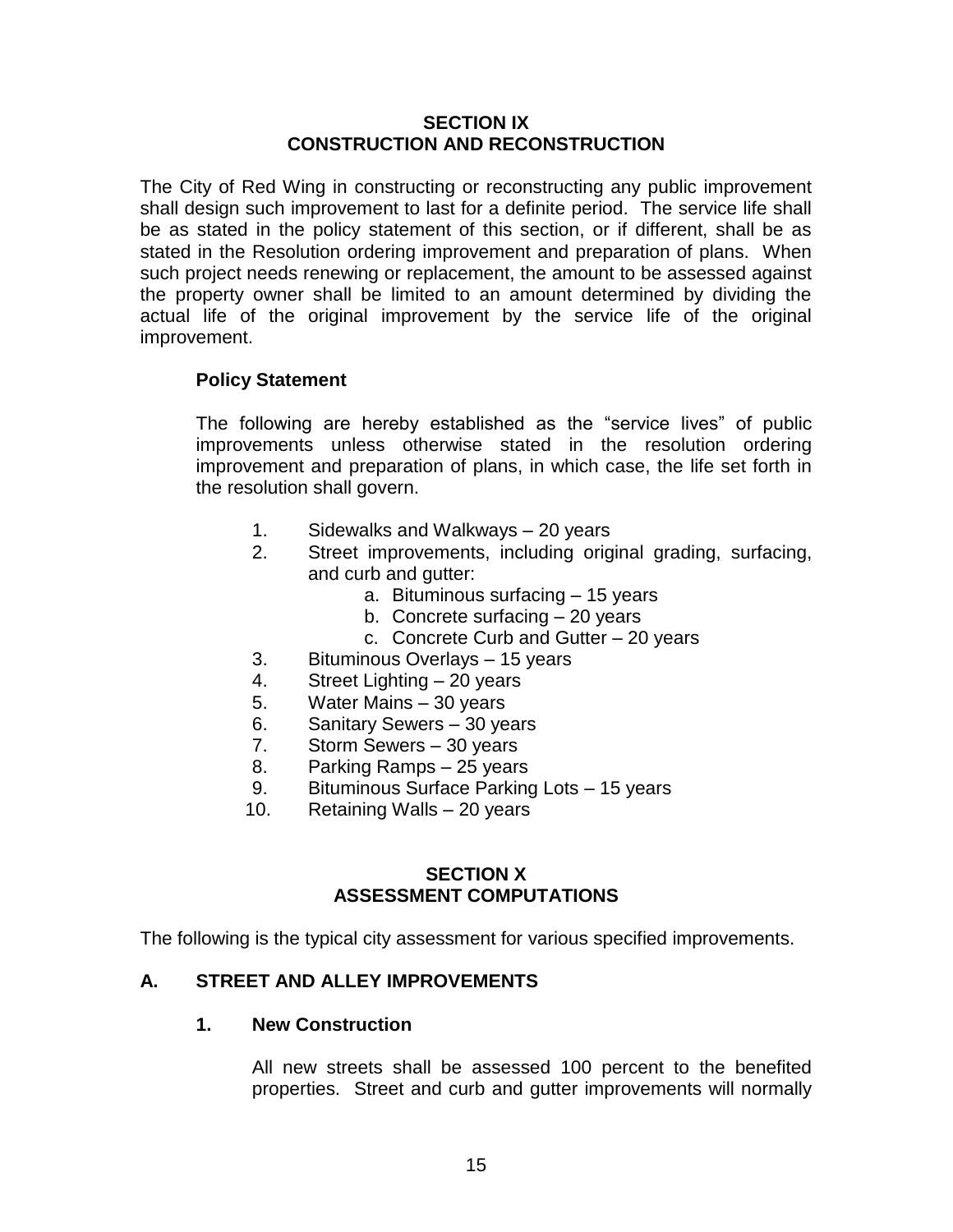be assessed by the per lot method, however other methods may be utilized if conditions warrant.

Cost of construction of streets shall be assessed based on the minimum design of a 7-ton axle load in residential areas and 9-ton axle load in commercial and industrial areas. Oversizing costs, which are incurred in excess of the above may be paid by: (1) State Aid Funds, (2) larger assessment rates to benefitted properties, (3) general obligation funds, or (4) any other method or combination of methods authorized by the City Council.

# **2. Collector Streets**

Collector streets will be assessed to the equivalent 40-foot wide local street costs. All street-oversizing costs associated with collector streets will not be assessed.

# **3. Reconstruction**

All street and alley reconstruction shall be assessed at a rate set annually by ordinance of City Council based on an estimated percentage of the typical project cost. Said project costs shall include removals, aggregate base and grading, storm sewer, concrete curb and gutter, pavement, street lighting, landscaping and restoration, engineering and all other related costs.

# **4. Gravel Streets**

Upgrading an existing gravel street by grading to bring up to current standards and adding pavement or curb and gutter shall be considered new construction and all costs assessed 100 percent.

# **5. Bituminous Mill & Overlay Projects**

Bituminous overlay projects shall not be assessed, but rather paid for 100 percent by the City from the general fund or any other available funding sources.

# **6. Gravel Alleys**

Upgrading existing gravel alleys by regrading and adding aggregate base, curb and gutter, and pavement shall be assessed using the per lot method at a rate set annually by ordinance of City Council based on an estimated 50 percent of typical project cost.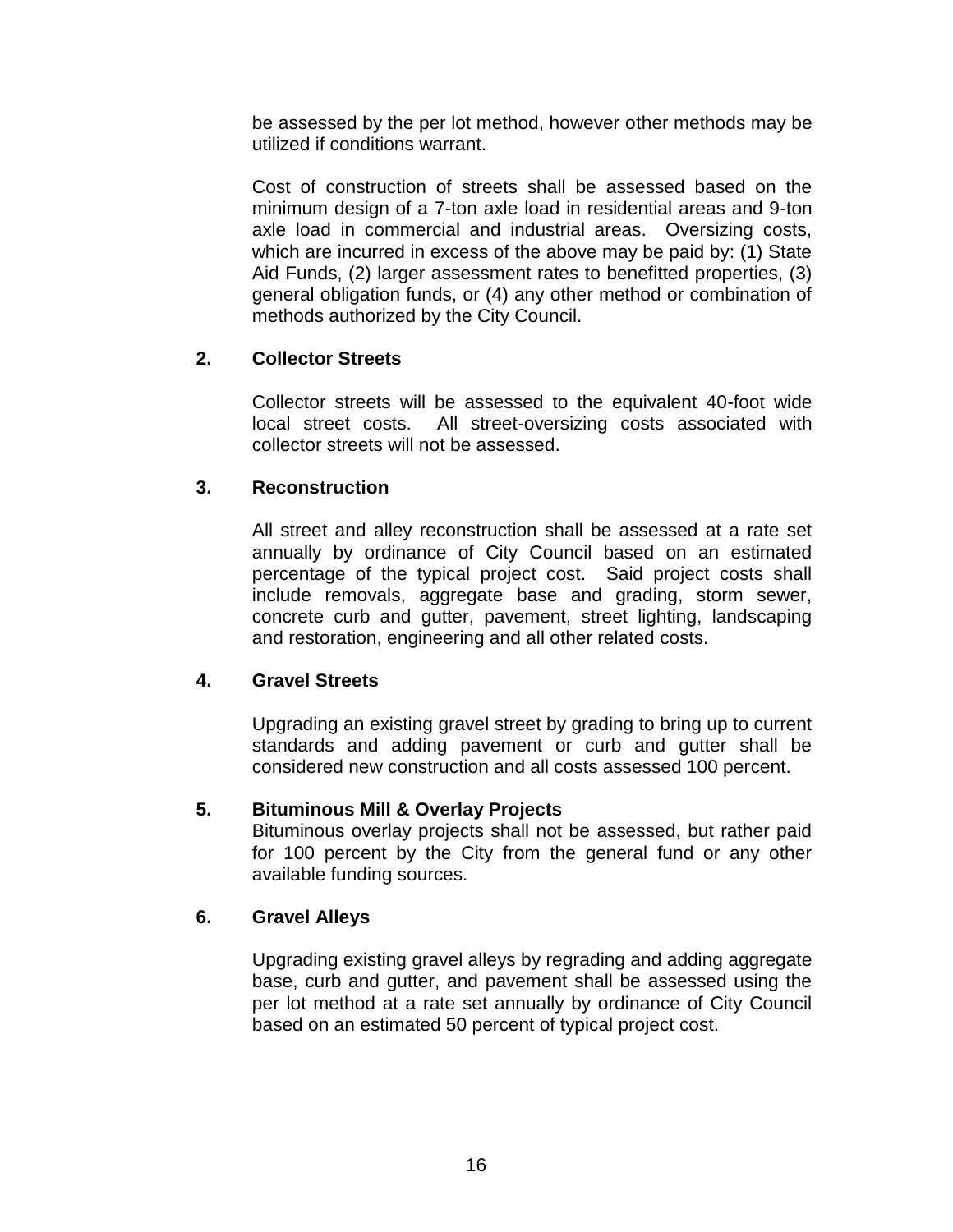# **B. SIDEWALKS AND TRAILS**

# **1. New Construction**

New sidewalks installed adjacent to all streets shall be assessed for all costs of installation, or as Council may determine at a rate set annually by ordinance of City Council to the benefiting property adjacent to which the sidewalk is located. Sidewalks in a new plat shall be installed to City standards at the responsibility of the property owner at the time of building construction.

# **2. Reconstruction**

Replacement sidewalks adjacent to all streets shall be assessed at a rate set annually by ordinance of City Council to the benefiting property adjacent to which the sidewalk is located.

# **3. Trails**

Bituminous walkways and/or bicycle trails may or may not be assessed, based on the project area. Trails required within a new plat shall be 100 percent assessed to the developer.

# **C. STORM SEWER IMPROVEMENTS**

Storm sewer assessments shall normally be by the per lot or area method based on contributing drainage areas within the improvement.

# **1. New Storm Sewer Construction**

New storm sewer installed in conjunction with new street construction where no storm sewer previously existed shall be assessed 100 percent of the cost and be included in the street assessment to benefiting properties. If the facilities are oversized to accommodate drainage from areas outside the assessment area, the City shall pay for the oversizing.

# **2. Replacement of Storm Sewers**

Any replacement or reconstruction costs of existing storm sewers completed through street reconstruction projects shall be assessed at a rate set annually by ordinance of Council based on an estimated percentage of the typical project cost.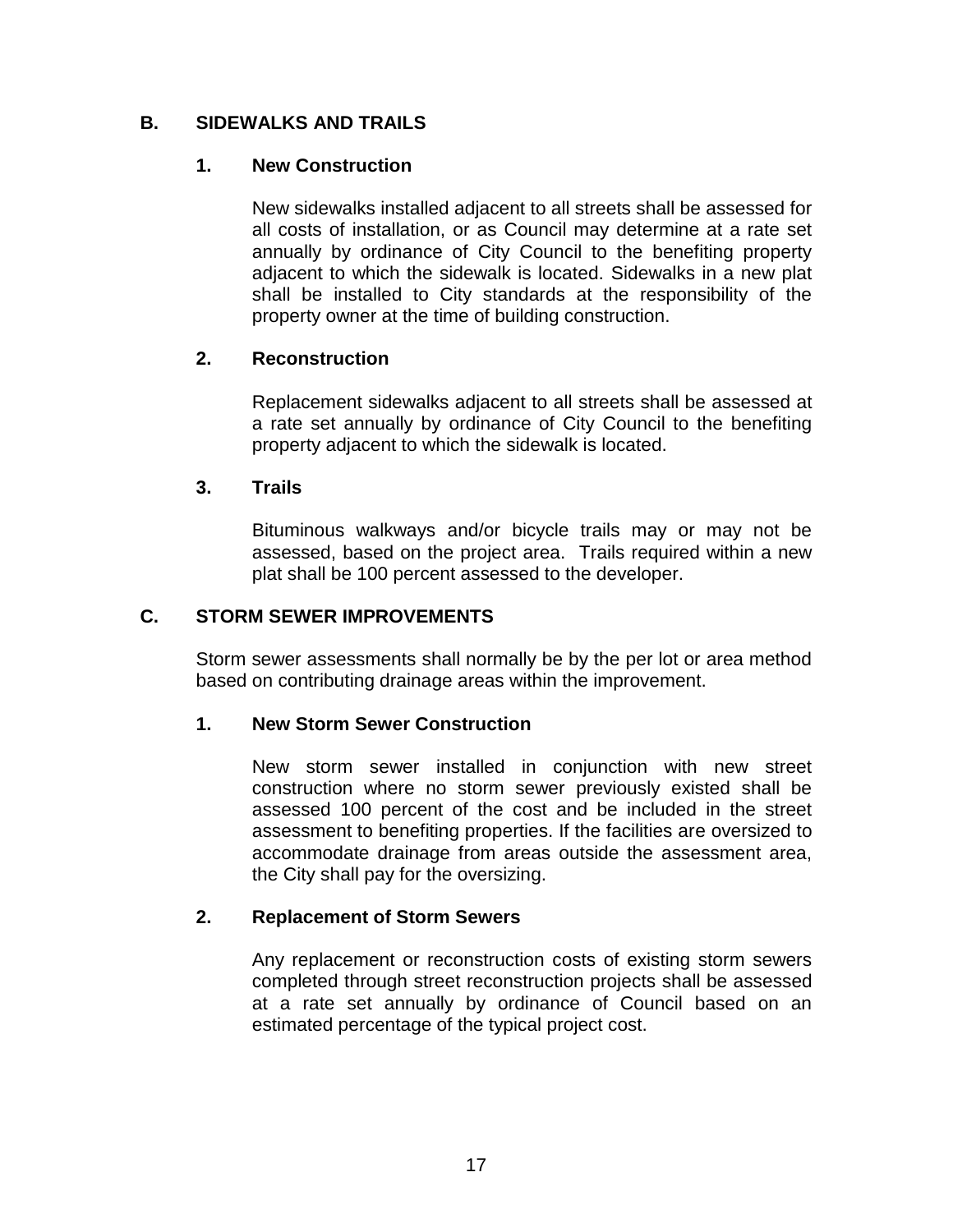# **3. New Plats**

Storm drainage facilities installed by the City as a public improvement project that serves developing property shall be assessed 100 percent to the developing properties. If the facilities are oversized to accommodate drainage from areas outside the plat, the City shall pay for the oversizing.

# **D. SANITARY SEWER ASSESSMENTS**

Assessments for sanitary sewer in residential areas shall be based upon the cost of construction of 8-inch mains, (or equivalent based on grades and flow), which is the smallest size installed in residential areas of the City. Assessments for sanitary sewers in commercial and industrial areas shall be based upon a standard size of 10-inch mains (or equivalent based on grades and flow).

Oversizing costs due to larger mains and larger appurtenances shall not be assessed and shall be paid for by a combination of availability charges, user charges and general obligation funds. Services installed to individual properties shall be fully assessed to the benefiting property.

Normally, sanitary sewers shall be assessed on a per lot or adjusted front foot method, but in certain situations the area wide method may be utilized at the City Council's discretion.

Major trunk sewers or interceptors shall be assessed to the entire drainage basin benefited by the sewer. Any oversizing costs shall be assessed to the upstream benefited areas as either a trunk or interceptor assessment.

The replacement of existing sewers shall not be assessed, but rather paid for 100 percent by the City using either the Sanitary Sewer Enterprise Fund or other funding sources identified by the City Council.

Individual service lines installed directly to specific properties shall be fully assessed directly to the benefited properties. Any existing service lines found to be defective as part of a street reconstruction shall be replaced as part of the project and assessed directly to the benefited properties.

# **E. WATERMAIN ASSESSMENTS**

Watermains shall be assessed 100 percent based on the actual size of the watermain installed up to a maximum size of an 8-inch watermain in residential areas, and in commercial/industrial areas based on a maximum size of a 12-inch watermain.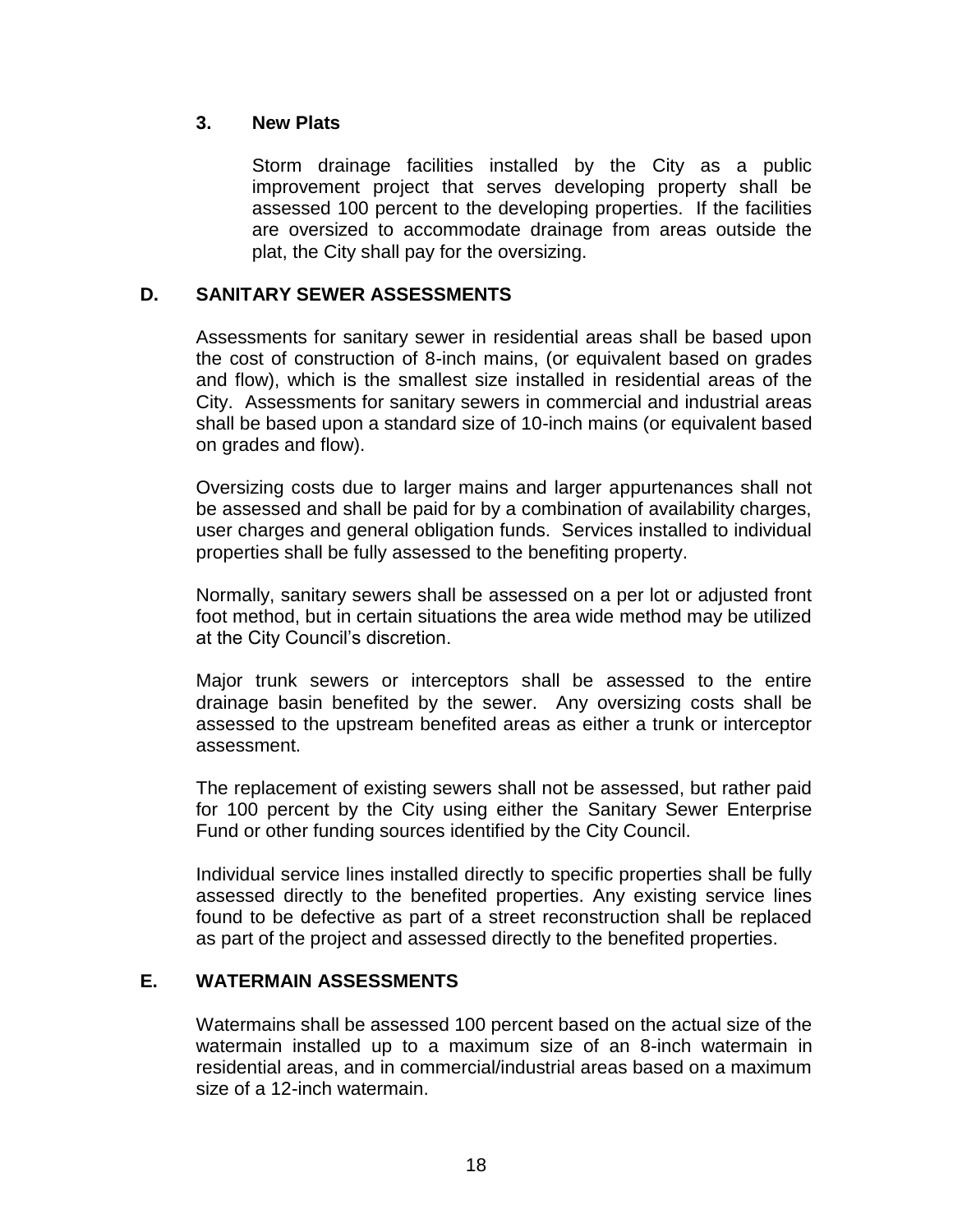Oversizing costs due to larger mains and larger appurtenances shall not be assessed and shall be paid for by a combination of availability charges, user charges and general obligation funds.

Normally, watermains shall be assessed on a per lot or adjusted front footage method, but in certain situations the area method may be utilized at the City Council's discretion.

For new watermain, trunk watermain charges may also be added into the overall project costs and assessed based on a determination by Red Wing City Council.

The replacement of existing water mains shall not be assessed, but rather paid for 100 percent by the City using either the Water Fund or other funding sources identified by the City Council.

Individual service lines installed directly to specific properties shall be fully assessed directly to the benefited properties. Any existing service lines found to be defective as part of a street reconstruction shall be replaced as part of the project and assessed directly to the benefited properties.

#### **F. STREET BOULEVARD TREES**

All street boulevard trees installed as part of new street construction shall be assessed at a rate set annually by ordinance of City Council based on an estimated 100 percent of typical cost.

Boulevard trees installed as part of street reconstruction projects where tree removals are necessary for construction, or as replacements where trees have been removed due to disease or storm damage, shall not be assessed.

#### **G. STREET LIGHTS**

All costs for new streetlights and electric distribution lines for the lighting systems installed as part of constructing new streets or streetlights relocated as part of reconstructing streets shall be included in the overall project costs and included in the assessment calculations.

#### **H. OTHER IMPROVEMENTS**

Based on the City Council determination, all other improvements listed in Section IIA, Part 7 may be fully assessed or assessed in part.